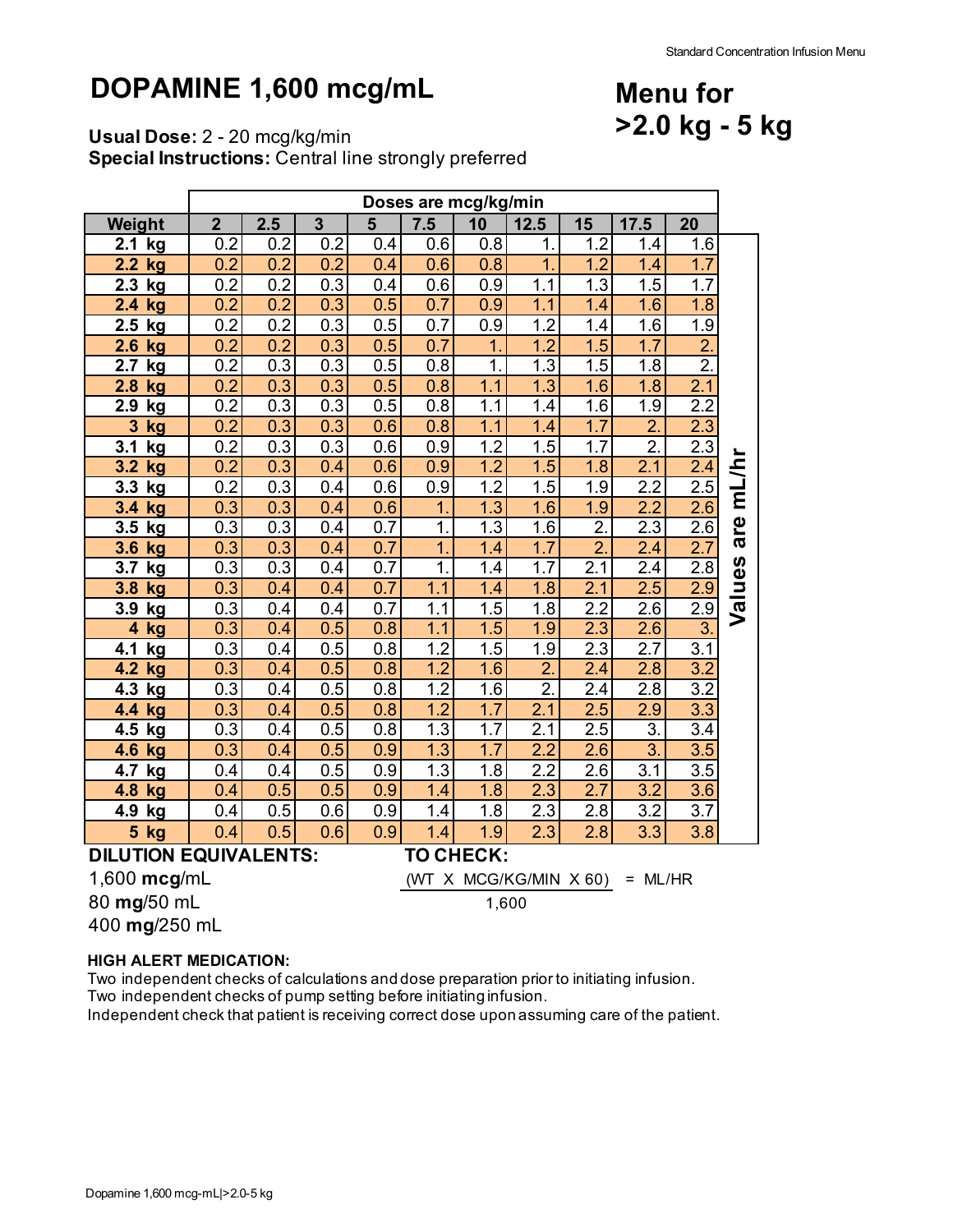## **DOPAMINE 3,200 mcg/mL**

## **Menu for >5.0 kg - 20 kg**

**Usual Dose:** 2 - 20 mcg/kg/min

**Special Instructions:** Central line strongly preferred

|                                           | Doses are mcg/kg/min |     |                  |                  |                  |                  |                  |                  |                  |                  |        |
|-------------------------------------------|----------------------|-----|------------------|------------------|------------------|------------------|------------------|------------------|------------------|------------------|--------|
| Weight                                    | $\overline{2}$       | 2.5 | $\overline{3}$   | 5                | 7.5              | 10               | 12.5             | 15               | 17.5             | 20               |        |
| 5.1<br>kg                                 | 0.2                  | 0.2 | 0.3              | 0.5              | 0.7              | 1.               | 1.2              | 1.4              | 1.7              | 1.9              |        |
| 5.5<br>kg                                 | 0.2                  | 0.3 | 0.3              | 0.5              | 0.8              | $\overline{1}$   | 1.3              | 1.5              | 1.8              | $\overline{2.1}$ |        |
| 6<br>kg                                   | 0.2                  | 0.3 | 0.3              | 0.6              | 0.8              | 1.1              | 1.4              | 1.7              | $\overline{2}$   | 2.3              |        |
| 6.5 kg                                    | 0.2                  | 0.3 | 0.4              | 0.6              | 0.9              | 1.2              | 1.5              | 1.8              | 2.1              | $\overline{2.4}$ |        |
| $\overline{7}$<br>kg                      | 0.3                  | 0.3 | 0.4              | 0.7              | $\mathbf 1$      | $\overline{1.3}$ | $\overline{1.6}$ | $\overline{2}$ . | 2.3              | $\overline{2.6}$ |        |
| 7.5<br>kg                                 | 0.3                  | 0.4 | 0.4              | 0.7              | 1.1              | 1.4              | 1.8              | 2.1              | 2.5              | 2.8              |        |
| 8<br>kg                                   | 0.3                  | 0.4 | 0.5              | 0.8              | 1.1              | 1.5              | 1.9              | 2.3              | 2.6              | $\overline{3}$   |        |
| 8.5<br>kg                                 | 0.3                  | 0.4 | 0.5              | 0.8              | 1.2              | 1.6              | $\overline{2}$ . | 2.4              | 2.8              | $\overline{3.2}$ |        |
| $\boldsymbol{9}$<br>kg                    | 0.3                  | 0.4 | 0.5              | 0.8              | 1.3              | 1.7              | 2.1              | 2.5              | $\overline{3}$ . | 3.4              |        |
| 9.5<br>kg                                 | 0.4                  | 0.4 | 0.5              | 0.9              | 1.3              | 1.8              | 2.2              | 2.7              | 3.1              | 3.6              |        |
| 10<br>kg                                  | 0.4                  | 0.5 | 0.6              | 0.9              | 1.4              | 1.9              | 2.3              | 2.8              | $\overline{3.3}$ | $\overline{3.8}$ |        |
| 10.5<br>kg                                | 0.4                  | 0.5 | 0.6              | $\overline{1}$ . | 1.5              | $\overline{2}$ . | 2.5              | 3.               | 3.4              | $\overline{3.9}$ |        |
| 11<br>kg                                  | 0.4                  | 0.5 | 0.6              | 1.               | 1.5              | 2.1              | 2.6              | 3.1              | 3.6              | 4.1              | mL/hr  |
| 11.5<br>kg                                | 0.4                  | 0.5 | 0.6              | 1.1              | 1.6              | $\overline{2.2}$ | 2.7              | $\overline{3.2}$ | $\overline{3.8}$ | $\overline{4.3}$ |        |
| 12<br>kg                                  | 0.5                  | 0.6 | 0.7              | 1.1              | 1.7              | 2.3              | 2.8              | 3.4              | 3.9              | 4.5              |        |
| 12.5 kg                                   | 0.5                  | 0.6 | 0.7              | 1.2              | 1.8              | 2.3              | 2.9              | 3.5              | 4.1              | 4.7              | are    |
| 13<br>kg                                  | 0.5                  | 0.6 | 0.7              | 1.2              | 1.8              | $\overline{2.4}$ | $\overline{3}$ . | 3.7              | 4.3              | 4.9              |        |
| 13.5 kg                                   | 0.5                  | 0.6 | 0.8              | $\overline{1.3}$ | 1.9              | $\overline{2.5}$ | $\overline{3.2}$ | 3.8              | 4.4              | $\overline{5.1}$ | Values |
| 14<br>kg                                  | 0.5                  | 0.7 | 0.8              | 1.3              | 2.               | 2.6              | 3.3              | 3.9              | 4.6              | 5.3              |        |
| 14.5 kg                                   | 0.5                  | 0.7 | 0.8              | $\overline{1.4}$ | $\overline{2}$ . | $\overline{2.7}$ | 3.4              | 4.1              | 4.8              | $\overline{5.4}$ |        |
| 15<br>kg                                  | 0.6                  | 0.7 | 0.8              | 1.4              | 2.1              | 2.8              | 3.5              | 4.2              | 4.9              | $\overline{5.6}$ |        |
| 15.5<br>kg                                | 0.6                  | 0.7 | 0.9              | 1.5              | 2.2              | 2.9              | 3.6              | 4.4              | 5.1              | 5.8              |        |
| 16<br><u>kg</u>                           | 0.6                  | 0.8 | 0.9              | 1.5              | 2.3              | $\overline{3}$ . | 3.8              | $4.\overline{5}$ | $\overline{5.3}$ | $\overline{6}$   |        |
| 16.5 kg                                   | 0.6                  | 0.8 | 0.9              | 1.5              | 2.3              | 3.1              | 3.9              | 4.6              | 5.4              | 6.2              |        |
| 17<br>kg                                  | 0.6                  | 0.8 | 1.               | 1.6              | $\overline{2.4}$ | $\overline{3.2}$ | 4.               | 4.8              | 5.6              | 6.4              |        |
| 17.5<br>kg                                | 0.7                  | 0.8 | $\mathbf 1$      | 1.6              | 2.5              | $\overline{3.3}$ | 4.1              | 4.9              | $\overline{5.7}$ | 6.6              |        |
| 18<br>kg                                  | 0.7                  | 0.8 | $\overline{1}$ . | 1.7              | 2.5              | 3.4              | 4.2              | 5.1              | 5.9              | 6.8              |        |
| 18.5<br>kg                                | 0.7                  | 0.9 | $\overline{1}$ . | 1.7              | 2.6              | 3.5              | 4.3              | 5.2              | 6.1              | 6.9              |        |
| 19<br>kg                                  | 0.7                  | 0.9 | $\overline{1.1}$ | 1.8              | 2.7              | 3.6              | 4.5              | 5.3              | 6.2              | 7.1              |        |
| 19.5<br>kg                                | 0.7                  | 0.9 | 1.1              | 1.8              | 2.7              | 3.7              | 4.6              | 5.5              | 6.4              | 7.3              |        |
| 20 kg                                     | 0.8                  | 0.9 | 1.1              | 1.9              | 2.8              | 3.8              | 4.7              | 5.6              | 6.6              | 7.5              |        |
| <b>DILUTION EQUIVALENTS:</b><br>TO CHECK: |                      |     |                  |                  |                  |                  |                  |                  |                  |                  |        |

3,200 **mcg**/mL (WT X MCG/KG/MIN X 60) = ML/HR

160 **mg**/50 mL

800 **mg**/250 mL

#### **HIGH ALERT MEDICATION:**

Two independent checks of calculations and dose preparation prior to initiating infusion. Two independent checks of pump setting before initiating infusion.

Independent check that patient is receiving correct dose upon assuming care of the patient.

3,200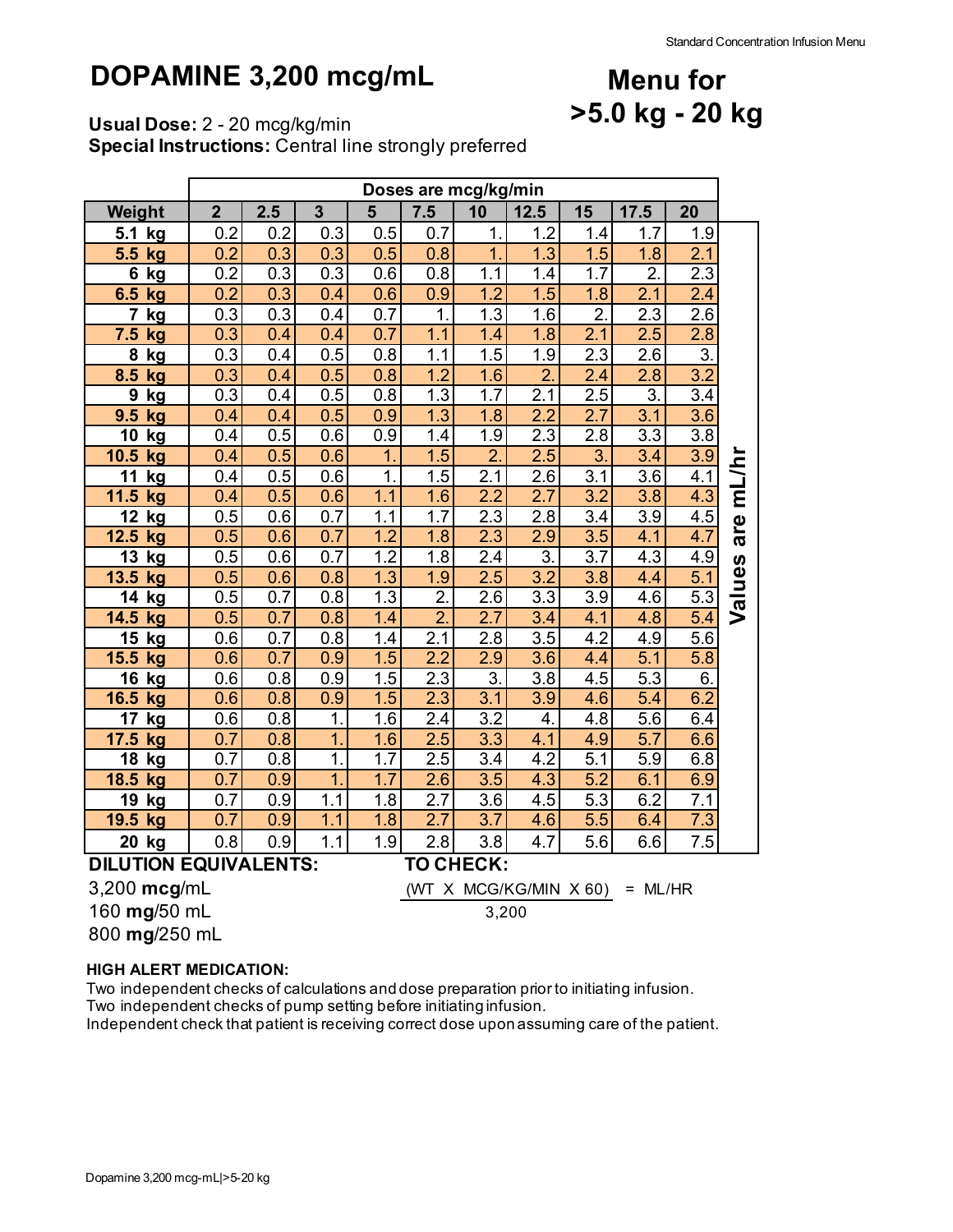### **DOPAMINE 3,200 mcg/mL**

### **Menu for >20.0 kg - 50 kg**

**Usual Dose:** 2 - 20 mcg/kg/min

**Special Instructions:** Central line strongly preferred

|                                                  | Doses are mcg/kg/min |                  |                   |                  |                  |                  |                  |                  |                  |                  |        |  |
|--------------------------------------------------|----------------------|------------------|-------------------|------------------|------------------|------------------|------------------|------------------|------------------|------------------|--------|--|
| Weight                                           | $\overline{2}$       | 2.5              | 3                 | 5                | 7.5              | 10               | 12.5             | 15               | 17.5             | 20               |        |  |
| 20.5<br>kg                                       | 0.8                  | 1.               | 1.2               | 1.9              | 2.9              | 3.8              | 4.8              | 5.8              | 6.7              | 7.7              |        |  |
| 21<br>kg                                         | 0.8                  | $\overline{1}$   | 1.2               | $\overline{2}$   | $\overline{3}$ . | $\overline{3.9}$ | 4.9              | 5.9              | 6.9              | 7.9              |        |  |
| 22<br><u>kg</u>                                  | 0.8                  | $\mathbf 1$      | 1.2               | 2.1              | $\overline{3.1}$ | 4.1              | 5.2              | 6.2              | 7.2              | 8.3              |        |  |
| 23<br>kg                                         | 0.9                  | 1.1              | 1.3               | $\overline{2.2}$ | 3.2              | 4.3              | 5.4              | 6.5              | 7.5              | 8.6              |        |  |
| 24<br>kg                                         | 0.9                  | 1.1              | 1.4               | $\overline{2.3}$ | $\overline{3.4}$ | 4.5              | 5.6              | 6.8              | $\overline{7.9}$ | $\overline{9}$ . |        |  |
| 25<br>kg                                         | 0.9                  | 1.2              | 1.4               | 2.3              | 3.5              | 4.7              | 5.9              | $\overline{7}$ . | 8.2              | 9.4              |        |  |
| 26<br><u>kg</u>                                  | 1.                   | 1.2              | 1.5               | 2.4              | 3.7              | 4.9              | 6.1              | 7.3              | 8.5              | 9.8              |        |  |
| 27<br>kg                                         | 1.                   | 1.3              | 1.5               | 2.5              | 3.8              | 5.1              | 6.3              | 7.6              | 8.9              | 10.1             |        |  |
| 28<br>kg                                         | 1.1                  | 1.3              | 1.6               | 2.6              | 3.9              | 5.3              | 6.6              | $\overline{7.9}$ | 9.2              | 10.5             |        |  |
| 29<br>kg                                         | 1.1                  | 1.4              | 1.6               | $\overline{2.7}$ | 4.1              | 5.4              | 6.8              | 8.2              | 9.5              | 10.9             |        |  |
| 30<br>kg                                         | 1.1                  | 1.4              | $\overline{1}$ .7 | 2.8              | 4.2              | 5.6              | $\overline{7}$ . | 8.4              | 9.8              | 11.3             |        |  |
| 31<br>kg                                         | 1.2                  | 1.5              | 1.7               | 2.9              | 4.4              | 5.8              | 7.3              | 8.7              | 10.2             | 11.6             |        |  |
| 32<br>kg                                         | 1.2                  | 1.5              | 1.8               | 3.               | 4.5              | 6.               | $\overline{7.5}$ | 9.               | 10.5             | $\overline{12}$  | mL/hr  |  |
| 33<br>kg                                         | 1.2                  | 1.5              | 1.9               | 3.1              | 4.6              | 6.2              | $7.\overline{7}$ | 9.3              | 10.8             | 12.4             |        |  |
| 34<br>kg                                         | 1.3                  | 1.6              | 1.9               | 3.2              | 4.8              | 6.4              | 8.               | 9.6              | 11.2             | 12.8             | are    |  |
| 35<br>kg                                         | 1.3                  | 1.6              | $\overline{2}$ .  | $\overline{3.3}$ | 4.9              | 6.6              | 8.2              | 9.8              | 11.5             | 13.1             |        |  |
| 36<br>kg                                         | 1.4                  | 1.7              | $\overline{2}$ .  | $\overline{3.4}$ | 5.1              | 6.8              | 8.4              | 10.1             | 11.8             | 13.5             |        |  |
| 37<br>kg                                         | 1.4                  | 1.7              | $\overline{2.1}$  | 3.5              | $\overline{5.2}$ | 6.9              | 8.7              | 10.4             | 12.1             | 13.9             |        |  |
| 38<br>kg                                         | 1.4                  | 1.8              | 2.1               | 3.6              | 5.3              | 7.1              | 8.9              | 10.7             | 12.5             | 14.3             | Values |  |
| 39<br>kg                                         | 1.5                  | 1.8              | $\overline{2.2}$  | $\overline{3.7}$ | $\overline{5.5}$ | 7.3              | 9.1              | 11.              | 12.8             | 14.6             |        |  |
| 40<br>kg                                         | 1.5                  | 1.9              | 2.3               | 3.8              | 5.6              | 7.5              | 9.4              | 11.3             | 13.1             | 15.              |        |  |
| 41<br>kg                                         | 1.5                  | 1.9              | 2.3               | 3.8              | 5.8              | $\overline{7.7}$ | 9.6              | 11.5             | 13.5             | 15.4             |        |  |
| 42<br>kg                                         | 1.6                  | $\overline{2}$   | $\overline{2.4}$  | $\overline{3.9}$ | $\overline{5.9}$ | 7.9              | 9.8              | 11.8             | 13.8             | 15.8             |        |  |
| 43<br>kg                                         | 1.6                  | $\overline{2}$   | 2.4               | 4.               | 6.               | 8.1              | 10.1             | 12.1             | 14.1             | 16.1             |        |  |
| 44<br>kg                                         | 1.7                  | 2.1              | 2.5               | 4.1              | 6.2              | 8.3              | 10.3             | 12.4             | 14.4             | 16.5             |        |  |
| 45<br>kg                                         | 1.7                  | 2.1              | $\overline{2.5}$  | $\overline{4.2}$ | 6.3              | 8.4              | 10.5             | 12.7             | 14.8             | 16.9             |        |  |
| 46<br>kg                                         | 1.7                  | 2.2              | 2.6               | 4.3              | 6.5              | 8.6              | 10.8             | 12.9             | 15.1             | 17.3             |        |  |
| 47<br>kg                                         | 1.8                  | 2.2              | 2.6               | 4.4              | 6.6              | 8.8              | 11.              | 13.2             | 15.4             | 17.6             |        |  |
| 48<br>kg                                         | 1.8                  | $\overline{2.3}$ | $\overline{2.7}$  | 4.5              | 6.8              | 9.               | 11.3             | 13.5             | 15.8             | 18.              |        |  |
| 49<br>kg                                         | 1.8                  | $\overline{2.3}$ | 2.8               | 4.6              | 6.9              | 9.2              | 11.5             | 13.8             | 16.1             | 18.4             |        |  |
| 50<br>kg                                         | 1.9                  | 2.3              | 2.8               | 4.7              | $\overline{7}$ . | 9.4              | 11.7             | 14.1             | 16.4             | 18.8             |        |  |
| <b>DILUTION EQUIVALENTS:</b><br><b>TO CHECK:</b> |                      |                  |                   |                  |                  |                  |                  |                  |                  |                  |        |  |

3,200 **mcg**/mL (WT X MCG/KG/MIN X 60) = ML/HR

3,200

**mg**/50 mL

**mg**/250 mL

#### **HIGH ALERT MEDICATION:**

Two independent checks of calculations and dose preparation prior to initiating infusion. Two independent checks of pump setting before initiating infusion.

Independent check that patient is receiving correct dose upon assuming care of the patient.